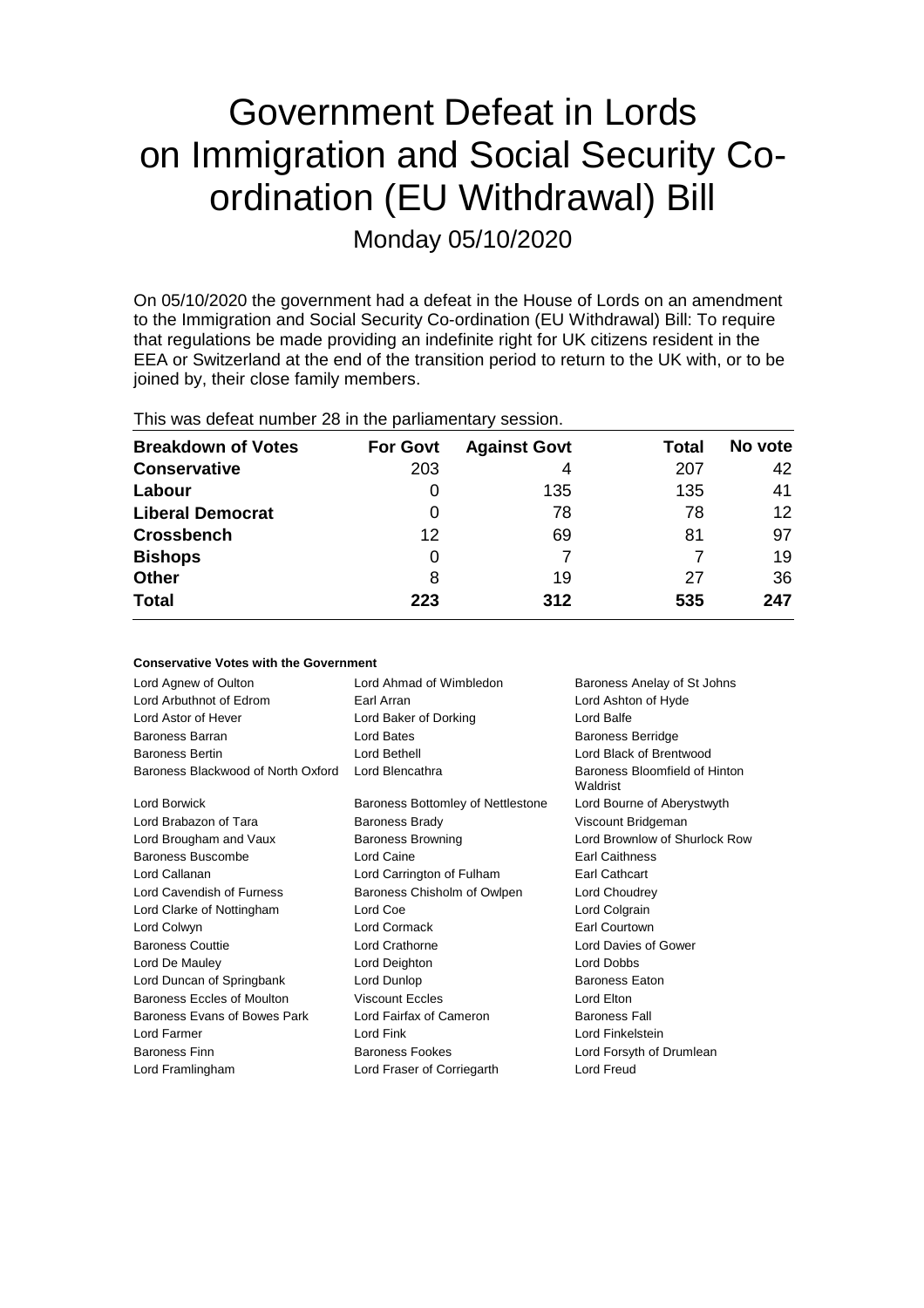Lord Geddes Lord Gilbert of Panteg Lord Gold Lord Goldsmith of Richmond Park Lord Goodlad Lord Grade of Yarmouth Lord Greenhalgh Lord Griffiths of Fforestfach Lord Grimstone of Boscobel Lord Hague of Richmond Viscount Hailsham Lord Hamilton of Epsom Baroness Harding of Winscombe Lord Haselhurst Lord Hayward Baroness Helic Lord Henley Lord Herbert of South Downs Lord Hodgson of Astley Abbotts Baroness Hodgson of Abinger Baroness Hooper Lord Horam Lord Howard of Rising Lord Howard of Lympne Earl Howe Lord Howell of Guildford Lord Hunt of Wirral Lord James of Blackheath Baroness Jenkin of Kennington Lord Keen of Elie Lord King of Bridgwater **Lord Kirkham Lord Kirkham Lord Kirkhope of Harrogate** Lord Lamont of Lerwick Lord Lansley Lord Leigh of Hurley Lord Lexden Earl Lindsay Lord Lingfield Earl Liverpool **Lord Livingston of Parkhead** Marquess of Lothian Lord Lucas Lord Mackay of Clashfern Lord Mancroft Baroness Manzoor Lord Marland Lord Marlesford Lord Maude of Horsham **Lord McColl of Dulwich** Baroness McGregor-Smith Lord McInnes of Kilwinning Baroness McIntosh of Pickering Lord McLoughlin Baroness Meyer **Baroness Mobarik** Baroness Mobarik Baroness Mone Duke of Montrose Baroness Morgan of Cotes Baroness Morris of Bolton Baroness Morrissey **Lord Moylan** Lord Moylan Lord Moynihan Lord Naseby Baroness Neville-Jones Baroness Neville-Rolfe Baroness Newlove **Baroness Nicholson of Winterbourne** Baroness Noakes Lord Norton of Louth Lord O'Shaughnessy Lord Parkinson of Whitley Bay Lord Patten Baroness Penn Lord Pickles Baroness Pidding Lord Polak Lord Popat Lord Porter of Spalding **Lord Randall of Uxbridge Baroness Rawlings** Lord Reay **Baroness Redfern Baroness Redfern Lord Renfrew of Kaimsthorn** Lord Ribeiro Viscount Ridley Lord Risby Lord Robathan Baroness Rock Lord Rose of Monewden Lord Rotherwick **Lord Saatchi** Baroness Sanderson of Welton Lord Sarfraz **Lord Sassoon** Baroness Sater Baroness Scott of Bybrook Baroness Seccombe Lord Selkirk of Douglas Baroness Shackleton of Belgravia Lord Sheikh Baroness Shephard of Northwold Lord Sherbourne of Didsbury Baroness Shields Lord Shinkwin Earl Shrewsbury **Earl Shrewsbury** Lord Smith of Hindhead **Baroness** Stedman-Scott Lord Strathclyde **Baroness Stroud** Baroness Stroud Baroness Sugg Lord Suri Lord Swinfen Lord Taylor of Holbeach Lord Tebbit Lord Trefgarne Viscount Trenchard Lord Trimble Lord True Viscount Ullswater Lord Vaizey of Didcot **Baroness Vere of Norbiton** Baroness Verma Lord Wakeham **Baroness Warsi** Baroness Warsi **Lord Wei** Lord Wharton of Yarm Lord Whitby Baroness Wilcox Baroness Williams of Trafford Baroness Wyld Lord Young of Graffham Lord Young of Cookham Viscount Younger of Leckie

Baroness Fullbrook Lord Gardiner of Kimble Baroness Gardner of Parkes

## **Conservative Votes against the Government**

Viscount Astor Lord Blackwell Lord Bowness Lord Wasserman

## **Labour Votes with the Government**

|  |  |  |  | <b>Labour Votes against the Government</b> |
|--|--|--|--|--------------------------------------------|
|--|--|--|--|--------------------------------------------|

Baroness Amos **Lord Anderson of Swansea** Baroness Andrews Baroness Armstrong of Hill Top Lord Bach Baroness Bakewell

Lord Adonis Lord Allen of Kensington Lord Alli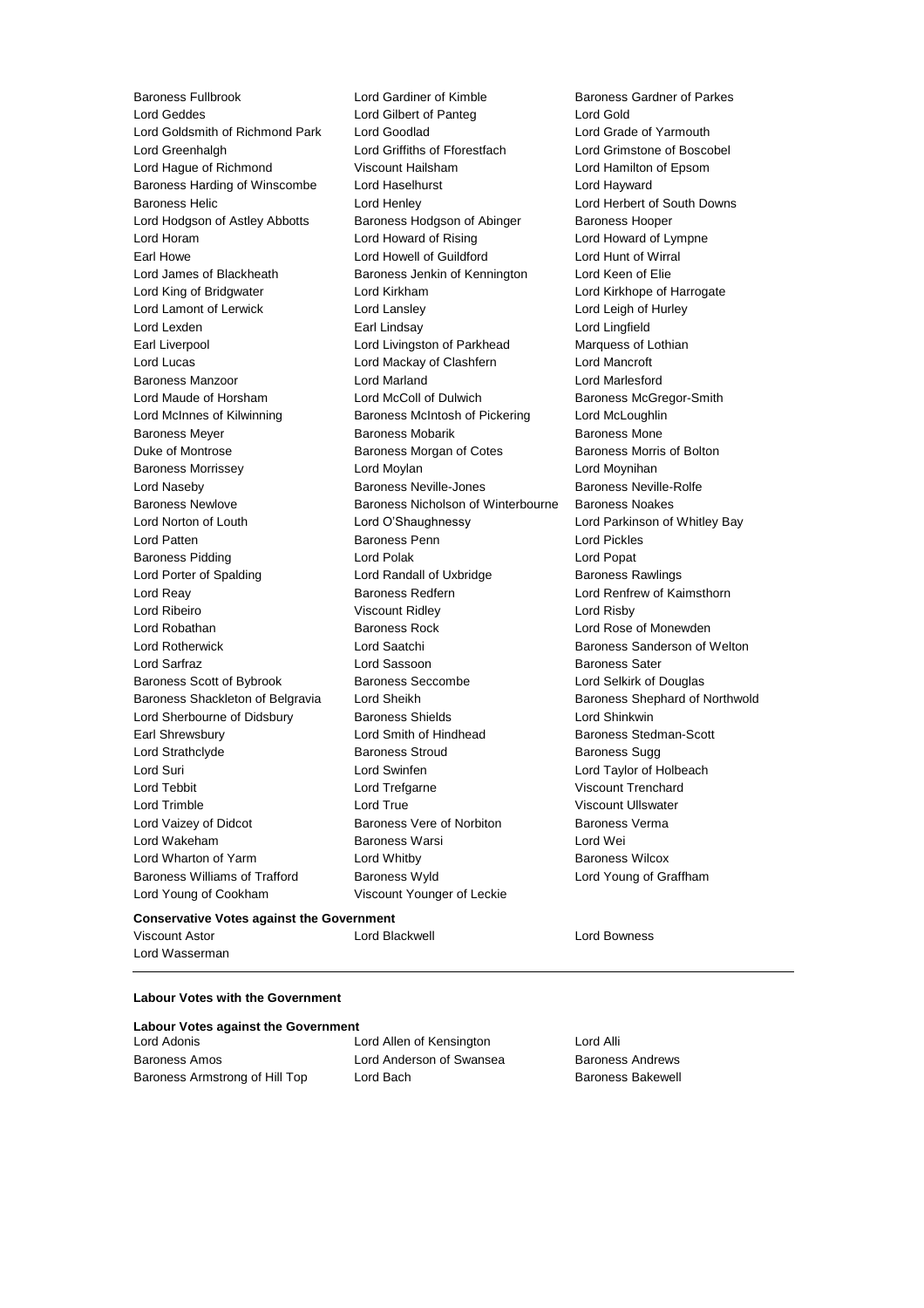Lord Bassam of Brighton **Lord Berkeley Baroness Blower** Baroness Blower Lord Blunkett Lord Boateng Lord Bradley Lord Bragg Lord Brooke of Alverthorpe Lord Browne of Ladyton Baroness Bryan of Partick Lord Campbell-Savours Lord Carter of Coles Baroness Chakrabarti Viscount Chandos Baroness Clark of Kilwinning Lord Clark of Windermere **Baroness Cohen of Pimlico** Lord Collins of Highbury Baroness Corston **Baroness Crawley** Lord Cunningham of Felling Lord Davidson of Glen Clova Lord Davies of Oldham Baroness Donaghy Lord Donoughue **Lord Dubs** Lord Dubs Lord Eatwell Lord Elder Lord Faulkner of Worcester Lord Filkin Lord Foulkes of Cumnock Baroness Gale Lord Giddens Baroness Golding Lord Goldsmith Baroness Goudie Lord Griffiths of Burry Port Lord Grocott Lord Hain Viscount Hanworth Lord Harris of Haringey Lord Haskel Lord Haworth **Baroness Hayman of Ullock** Baroness Hayter of Kentish Town Baroness Healy of Primrose Hill Lord Hendy **Baroness Henig** Baroness Henig Baroness Hilton of Eggardon Lord Hollick Lord Howarth of Newport Lord Hoyle **Baroness Hughes of Stretford** Lord Hunt of Kings Heath Lord Hunt of Kings Heath Lord Hutton of Furness **Lord Jones** Cord Jones **Baroness Jones of Whitchurch** Lord Jordan Lord Judd Lord Kennedy of Southwark Lord Kestenbaum Baroness Kingsmill Lord Knight of Weymouth Baroness Lawrence of Clarendon Lord Levy **Baroness Lawrence of Clarendon** Lord Levy **Baroness Liddell of Coatdyke** Lord Liddle Lord Lipsey Baroness Lister of Burtersett Lord MacKenzie of Culkein Baroness Mallalieu Lord Mandelson Lord Maxton Lord McAvoy Lord McConnell of Glenscorrodale Baroness McDonagh Baroness McIntosh of Hudnall Lord McKenzie of Luton Lord McNicol of West Kilbride Lord Mendelsohn Lord Mitchell Lord Monks Lord Morris of Aberavon Lord Murphy of Torfaen Baroness Nye Baroness Osamor Lord Pendry Baroness Pitkeathley Lord Ponsonby of Shulbrede Lord Prescott Baroness Primarolo **Baroness Prosser** Baroness Baroness Quin Baroness Ramsay of Cartvale Baroness Rebuck Lord Reid of Cardowan Lord Robertson of Port Ellen Lord Rooker Lord Rosser Baroness Royall of Blaisdon Lord Sawyer **Baroness Sherlock** Baroness Sherlock Viscount Simon **Baroness Smith of Basildon** Baroness Smith of Gilmorehill Lord Snape Lord Soley Lord Stevenson of Balmacara Baroness Taylor of Bolton **Baroness Thornton** Baroness Thornton Lord Touhig Lord Triesman **Lord Tunnicliffe** Lord Tunnicliffe Lord Turnberg Baroness Warwick of Undercliffe Lord Watson of Invergowrie Lord Watts Lord West of Spithead **Baroness Wheeler** Baroness Whitaker Lord Whitty **Baroness Wilcox of Newport** Lord Wills Lord Winston Lord Wood of Anfield Baroness Young of Old Scone

### **Liberal Democrat Votes with the Government**

## **Liberal Democrat Votes against the Government**

| Lord Addington                                |
|-----------------------------------------------|
| Baroness Bakewell of Hardington<br>Mandeville |
| Baroness Bowles of Berkhamsted                |
| Lord Bruce of Bennachie                       |
| Lord Campbell of Pittenweem                   |
| <b>Baroness Doocey</b>                        |
| Lord Fox                                      |
| Earl Glasgow                                  |
| <b>Baroness Grender</b>                       |

Baroness Barker **Lord Beith** Lord Bradshaw Baroness Brinton Lord Burnett **Baroness Burt of Solihull** Lord Clement-Jones Lord Cotter Baroness Featherstone **Lord Foster of Bath** Baroness Garden of Frognal Lord German Lord Goddard of Stockport Lord Greaves

Lord Alderdice **Lord Allan of Hallam** 

Baroness Hamwee Baroness Harris of Richmond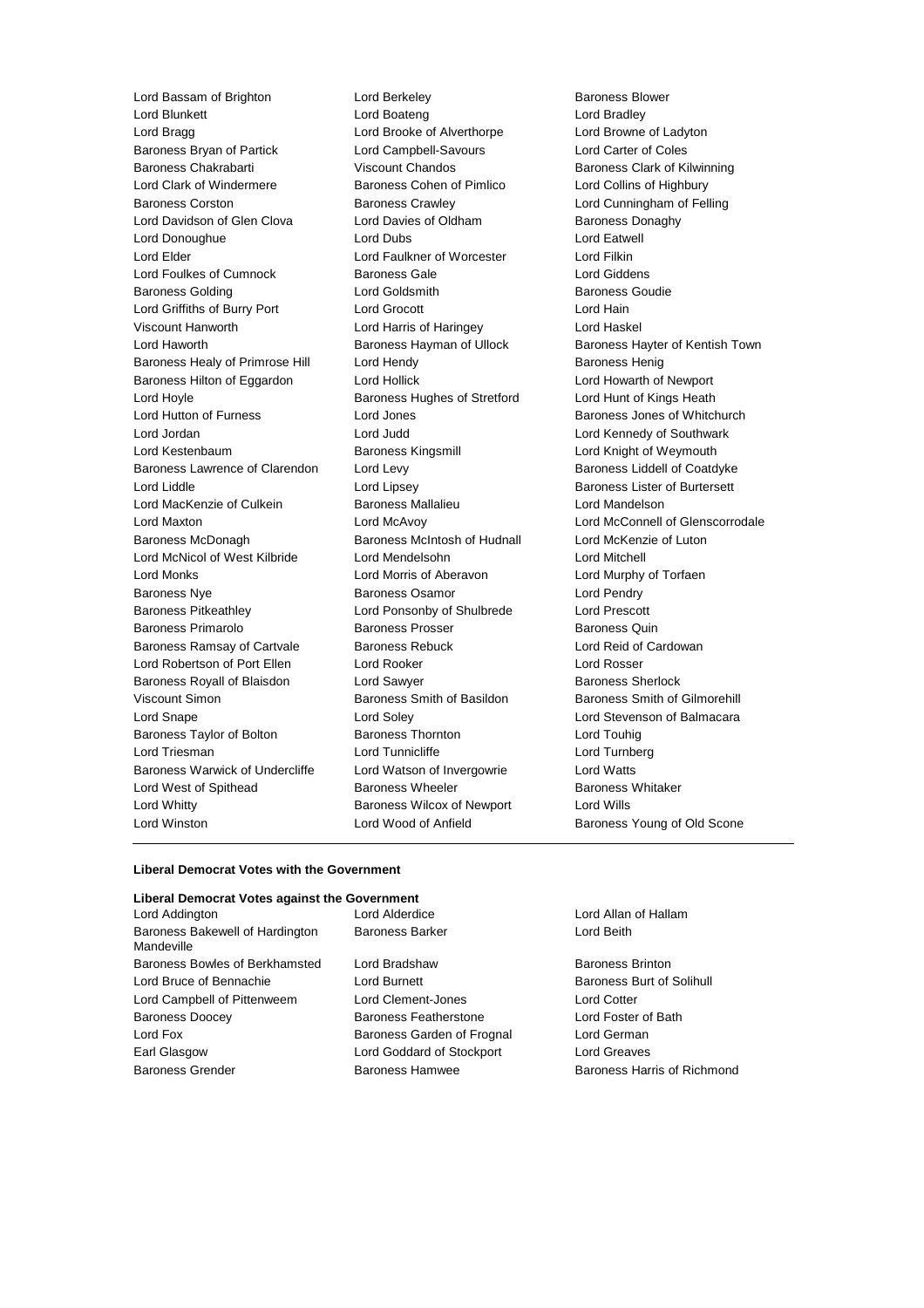Baroness Humphreys **Example 2** Lord Hussain **Baroness Hussein-Ece**<br>Baroness Janke **Baroness Hussain Baroness Jolly** Lord Jones of Cheltenh Baroness Janke Baroness Jolly Lord Jones of Cheltenham Baroness Kramer Baroness Ludford Lord Marks of Henley-on-Thames Lord McNally Lord Newby Baroness Northover Lord Oates Lord Paddick Lord Palmer of Childs Hill Baroness Parminter Baroness Pinnock Lord Purvis of Tweed Baroness Randerson Lord Razzall Lord Redesdale Lord Rennard Lord Roberts of Llandudno Baroness Scott of Needham Market Lord Scriven **Lord Sharkey Constant Constant Lord Sharkey Baroness Sheehan** Lord Shipley **Lord Shutt of Greetland** Baroness Smith of Newnham Lord Stephen Lord Stoneham of Droxford Lord Storey Lord Strasburger **Lord Stunell** Baroness Suttie Lord Taverne Lord Taylor of Goss Moor Lord Teverson Baroness Thomas of Winchester Lord Thomas of Gresford Baroness Thornhill Viscount Thurso **Communist Constructs** Lord Tope **Baroness Tyler of Enfield** Lord Tyler Lord Verjee Lord Wallace of Saltaire Lord Wallace of Tankerness Baroness Walmsley Lord Willis of Knaresborough

## **Crossbench Votes with the Government**

Baroness Cavendish Little Venice Lord Crisp Baroness Deech Baroness Deech Lord Green of Deddington Lord Kakkar Lord Patel Lord Rowe-Beddoe **Lord Smith of Kelvin** Lord Stirrup

Lord Bichard Baroness Boothroyd Lord Boyce Baroness Boycott **Lord Broers** Communications Constant Brookeborough Baroness Bull Lord Butler of Brockwell Lord Cameron of Dillington Lord Chartres Earl Clancarty Baroness Clark of Calton Viscount Colville of Culross **Baroness Coussins** Baroness Cox Lord Craig of Radley Viscount Craigavon Lord Curry of Kirkharle Baroness D'Souza **Earl Excession Lord Eames** Earl Erroll Baroness Finlay of Llandaff Lord Freyberg Lord Greenway Baroness Grey-Thompson Lord Hannay of Chiswick Lord Harries of Pentregarth Lord Hastings of Scarisbrick **Lord Hennessy of Nympsfield** Baroness Hollins Lord Hope of Craighead Lord Hylton Lord Janvrin Lord Kerr of Kinlochard Lord Kerslake Baroness Kidron Lord Krebs **Lord Laming Lord Laming** Baroness Lane-Fox of Soho Baroness Masham of Ilton **Baroness Meacher Baroness Meacher** Baroness Morgan of Drefelin Baroness Murphy **Baroness Neuberger** Baroness O'Loan Baroness O'Neill of Bengarve Lord Pannick Lord Powell of Bayswater Baroness Prashar **Education Lord Ramsbotham Lord Rees of Ludlow** Lord Rees of Ludlow Lord Russell of Liverpool **Earl Sandwich** Earl Sandwich Duke of Somerset Lord St John of Bletso **Baroness Stern Baroness Stern** Lord Vaux of Harrowden Lord Walker of Aldringham Baroness Watkins of Tavistock Viscount Waverley

**Crossbench Votes against the Government** Lord Aberdare Lord Alton of Liverpool Lord Berkeley of Knighton Duke of Wellington **Lord Wilson of Dinton** Baroness Young of Hornsey

Lord Brown of Eaton-under-Heywood Lord Carrington

Lord Low of Dalston Earl Lytton Lord Macpherson of Earl's Court

## **Bishop Votes with the Government**

### **Bishop Votes against the Government**

| Bishop of Bristol   | Archbishop of Canterbury | <b>Bishop of Carlisle</b>  |
|---------------------|--------------------------|----------------------------|
| Bishop of Durham    | Bishop of Oxford         | <b>Bishop of Southwark</b> |
| Bishop of St Albans |                          |                            |